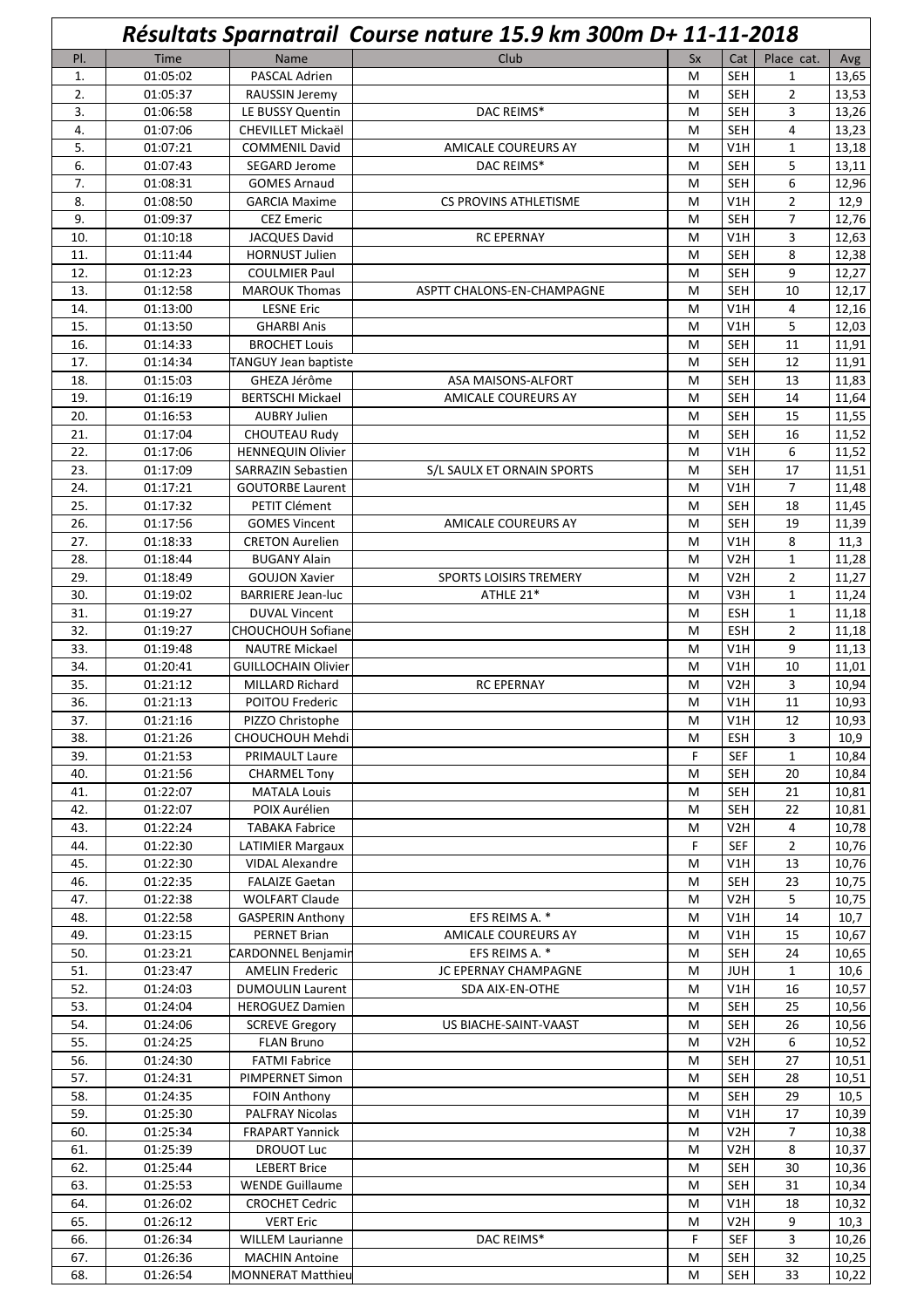| 69.          | 01:26:59             | PORTIER Christophe                            |                               | M            | V1H                      | 19             | 10,21        |
|--------------|----------------------|-----------------------------------------------|-------------------------------|--------------|--------------------------|----------------|--------------|
| 70.          | 01:27:06             | <b>NAILLON Nicolas</b>                        | EFS REIMS A. *                | M            | <b>SEH</b>               | 34             | 10,2         |
| 71.          | 01:27:23             | <b>LARONZE Lucas</b>                          |                               | M            | <b>SEH</b>               | 35             | 10,16        |
| 72.          | 01:27:27             | NEVEUX Jean-charles                           |                               | M            | <b>SEH</b>               | 36             | 10,15        |
| 73.          | 01:27:28             | <b>MATALA Romain</b>                          |                               | M            | V1H                      | 20             | 10,15        |
| 74.          | 01:28:08             | <b>BOURGEOIS Cédric</b>                       |                               | M            | V1H                      | 21             | 10,08        |
| 75.          | 01:28:09             | <b>DEVILLERS Ludovic</b>                      |                               | M            | <b>SEH</b>               | 37             | 10,07        |
| 76.          | 01:28:18             | <b>AMICE William</b>                          |                               | М            | V1H                      | 22             | 10,06        |
| 77.          | 01:28:21             | <b>OPPILLIART Marc</b>                        |                               | М            | V1H                      | 23             | 10,05        |
| 78.          | 01:28:27             | <b>BIGOT Quentin</b>                          |                               | M            | <b>SEH</b>               | 38             | 10,04        |
| 79.          | 01:28:32             | LOISY Miguel                                  |                               | M            | V1H                      | 24             | 10,03        |
| 80.<br>81.   | 01:28:43             | ROMAGNY Gauthier                              | <b>RC EPERNAY</b>             | M<br>M       | <b>SEH</b><br><b>SEH</b> | 39<br>40       | 10,01        |
| 82.          | 01:28:50<br>01:28:55 | <b>ANCIANT Marc-antoine</b>                   |                               | M            | <b>SEH</b>               | 41             | 10<br>9,99   |
| 83.          | 01:29:05             | <b>DUVERGNE Aurelien</b><br><b>BEGUIN Guy</b> |                               | M            | V3H                      | $\overline{2}$ | 9,97         |
| 84.          | 01:29:11             | SIMON Alexandre                               |                               | M            | <b>SEH</b>               | 42             | 9,96         |
| 85.          | 01:29:32             | <b>WANNER Simon</b>                           |                               | M            | <b>SEH</b>               | 43             | 9,92         |
| 86.          | 01:29:35             | <b>GANGLOFF Romain</b>                        |                               | M            | <b>SEH</b>               | 44             | 9,91         |
| 87.          | 01:29:37             | <b>FOUCHARD Cyril</b>                         |                               | M            | <b>SEH</b>               | 45             | 9,91         |
| 88.          | 01:29:39             | NAUROY Jean-luc                               |                               | M            | V <sub>2</sub> H         | 10             | 9,91         |
| 89.          | 01:29:48             | <b>VION Manuel</b>                            |                               | М            | V1H                      | 25             | 9,89         |
| 90.          | 01:29:55             | <b>GOUAGOUT Anthony</b>                       |                               | M            | <b>SEH</b>               | 46             | 9,88         |
| 91.          | 01:30:13             | <b>LAMBINET Maxime</b>                        |                               | M            | <b>SEH</b>               | 47             | 9,84         |
| 92.          | 01:30:14             | <b>THEODORE Nicolas</b>                       |                               | M            | <b>SEH</b>               | 48             | 9,84         |
| 93.          | 01:30:40             | <b>HUART Théo</b>                             |                               | M            | SEH                      | 49             | 9,79         |
| 94.          | 01:31:04             | <b>BOURGALET Jean-louis</b>                   |                               | M            | V3H                      | 3              | 9,75         |
| 95.          | 01:31:16             | LUCAS Cédric                                  | EFS REIMS A. *                | M            | V1H                      | 26             | 9,73         |
| 96.          | 01:31:30             | <b>GERARD Jean-yves</b>                       | S/L CO SAINT-DIZIER           | M            | V3H                      | 4              | 9,7          |
| 97.          | 01:31:30             | <b>CROCHET Florian</b>                        |                               | M            | <b>SEH</b>               | 50             | 9,7          |
| 98.          | 01:31:32             | <b>LANNOY Florent</b>                         |                               | M            | <b>SEH</b>               | 51             | 9,7          |
| 99.          | 01:31:35             | <b>DOUCET Loic</b>                            |                               | M            | <b>SEH</b>               | 52             | 9,7          |
| 100.         | 01:31:40             | <b>VALLIET Reynald</b>                        | ASPTT CHALONS-EN-CHAMPAGNE    | M            | V1H                      | 27             | 9,69         |
| 101.         | 01:31:42             | RETHEN CHOUX Ludivine                         |                               | $\mathsf{F}$ | V1F                      | $\mathbf{1}$   | 9,68         |
| 102.         | 01:31:57             | <b>HISQUIN Sebastien</b>                      |                               | M            | V1H                      | 28             | 9,66         |
| 103.         | 01:31:58             | <b>LARIVE Thierry</b>                         |                               | M            | V <sub>2</sub> H         | 11             | 9,66         |
| 104.         | 01:32:02             | <b>EPPE Jonathan</b>                          |                               | M            | ESH                      | $\overline{4}$ | 9,65         |
| 105.         | 01:32:07             | <b>GACHE Pierre-alexandre</b>                 |                               | M            | <b>SEH</b>               | 53             | 9,64         |
| 106.<br>107. | 01:32:10             | <b>OPOCZYSKI Eric</b><br><b>MALIGA David</b>  | EFS REIMS A. *                | M<br>M       | <b>SEH</b><br>V1H        | 54<br>29       | 9,63<br>9,63 |
| 108.         | 01:32:12<br>01:32:44 | NOëL Kilian                                   |                               | М            | ESH                      | 5              | 9,58         |
| 109.         | 01:32:56             | EREIRA DA SILVA Adrien                        |                               | M            | <b>SEH</b>               | 55             | 9,56         |
| 110.         | 01:33:00             | <b>GANDON Thibault</b>                        |                               | M            | V1H                      | 30             | 9,55         |
| 111.         | 01:33:09             | <b>BOZZIA Vincent</b>                         |                               | М            | V <sub>2</sub> H         | 12             | 9,53         |
| 112.         | 01:33:17             | <b>BIGOT Jean-marie</b>                       |                               | M            | V2H                      | 13             | 9,52         |
| 113.         | 01:33:22             | <b>DINANT Juliette</b>                        | COULOMMIERS BRIE ATHLETISME   | F            | V1F                      | $\overline{2}$ | 9,51         |
| 114.         | 01:33:28             | RENAUDIN Jérôme                               |                               | М            | V <sub>2</sub> H         | 14             | 9,5          |
| 115.         | 01:33:31             | RONSEAUX Vincent                              |                               | M            | <b>SEH</b>               | 56             | 9,5          |
| 116.         | 01:33:53             | LO MAURO Joan                                 |                               | М            | <b>SEH</b>               | 57             | 9,46         |
| 117.         | 01:33:54             | LABBé Julien                                  |                               | М            | <b>SEH</b>               | 58             | 9,46         |
| 118.         | 01:33:55             | <b>VATIN Jerome</b>                           |                               | М            | V1H                      | 31             | 9,46         |
| 119.         | 01:33:55             | <b>BOURBOIN Virginie</b>                      |                               | F            | V1F                      | 3              | 9,46         |
| 120.         | 01:34:04             | <b>DELANCRET Damien</b>                       |                               | M            | V1H                      | 32             | 9,44         |
| 121.         | 01:34:07             | <b>MONNERAT Quentin</b>                       |                               | М            | <b>SEH</b>               | 59             | 9,44         |
| 122.         | 01:34:08             | <b>MULOT Violette</b>                         |                               | F            | <b>SEF</b>               | 4              | 9,43         |
| 123.         | 01:34:11             | <b>OPPILLIART</b> Éric                        |                               | M            | <b>SEH</b>               | 60             | 9,43         |
| 124.         | 01:34:12             | <b>TINCHANT Christophe</b>                    | S/L CO SAINT-DIZIER           | М            | V1H                      | 33             | 9,43         |
| 125.         | 01:34:17             | <b>VILAIN Cyril</b>                           |                               | М            | <b>SEH</b>               | 61             | 9,42         |
| 126.         | 01:34:23             | <b>BINOIST Bernard</b>                        |                               | M            | V4H                      | $\mathbf{1}$   | 9,41         |
| 127.         | 01:34:28             | <b>GEORGE Olivier</b>                         |                               | М            | V <sub>2</sub> H         | 15             | 9,4          |
| 128.         | 01:34:28             | <b>LOMBERTY Nicolas</b>                       |                               | М            | <b>SEH</b>               | 62             | 9,4          |
| 129.         | 01:34:32             | <b>HERVET Lionel</b>                          |                               | M            | V1H                      | 34             | 9,39         |
| 130.         | 01:34:45             | <b>FORT Denis</b>                             |                               | M            | V1H                      | 35             | 9,37         |
| 131.         | 01:34:46             | <b>BOIVIN Emilie</b>                          |                               | F            | <b>SEF</b>               | 5              | 9,37         |
| 132.         | 01:34:53             | PAUL Jean-yves                                |                               | M            | <b>SEH</b>               | 63             | 9,36         |
| 133.<br>134. | 01:35:04<br>01:35:20 | <b>MORVAN Marc antoine</b><br>LECOMPTE Rémi   |                               | М<br>M       | <b>SEH</b><br><b>SEH</b> | 64<br>65       | 9,34<br>9,31 |
| 135.         | 01:35:29             | DELAHEGUE Gaëlle                              |                               | F            | V1F                      | 4              | 9,3          |
| 136.         | 01:35:42             | <b>GOSTEAU Régis</b>                          | S/L AC FOULEES AQUATINCIENNES | M            | V1H                      | 36             | 9,28         |
| 137.         | 01:36:03             | PILLOY Rodrigue                               | <b>AMICALE COUREURS AY</b>    | М            | V2H                      | 16             | 9,25         |
| 138.         | 01:36:10             | CHAPIER Jordan                                |                               | М            | <b>SEH</b>               | 66             | 9,23         |
| 139.         | 01:36:12             | <b>GAETAN Deslée</b>                          |                               | М            | V1H                      | 37             | 9,23         |
|              |                      |                                               |                               |              |                          |                |              |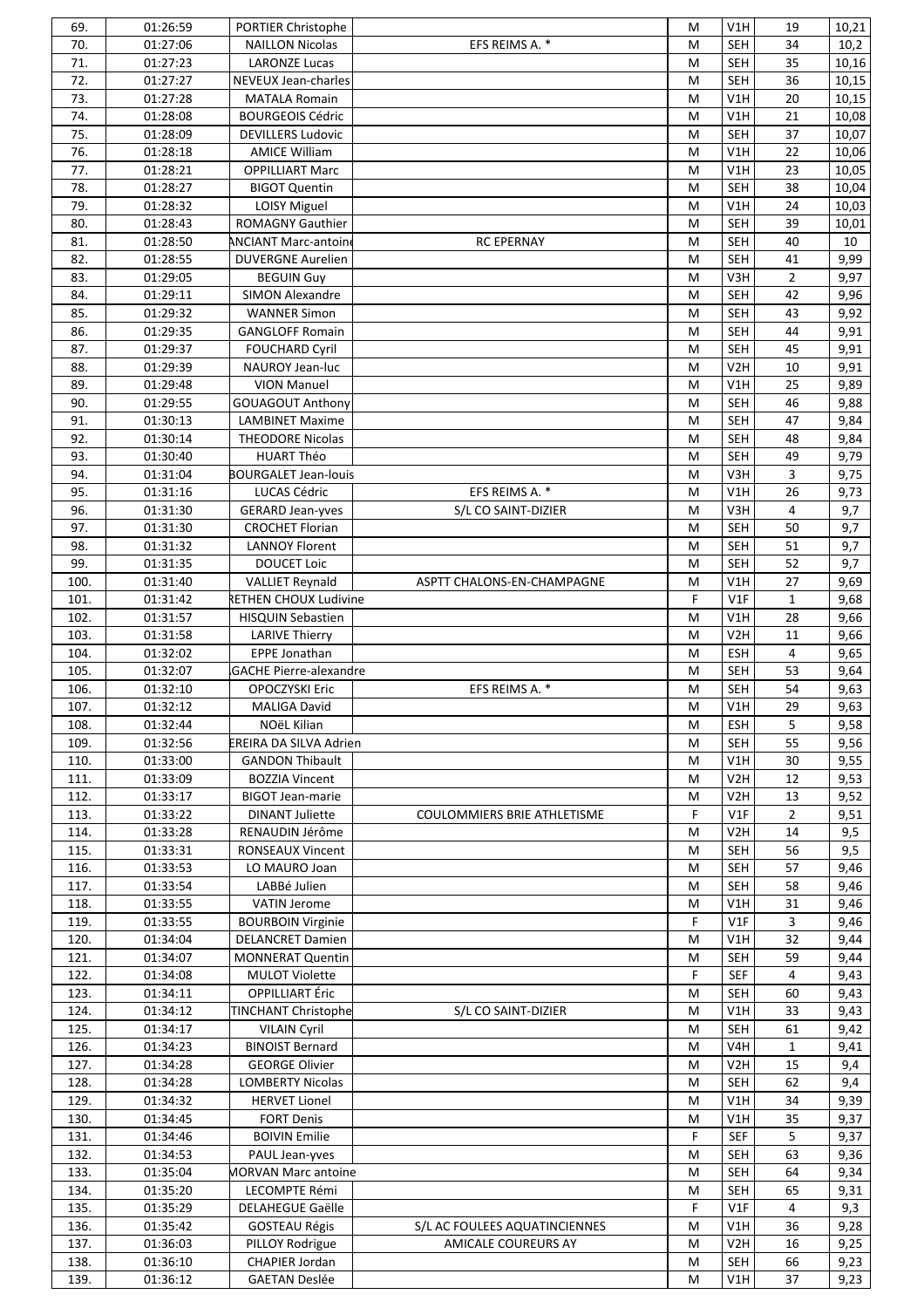| 140. | 01:36:14 | JESIERSKI Raphaël             |                                      | M | V1H              | 38             | 9,23 |
|------|----------|-------------------------------|--------------------------------------|---|------------------|----------------|------|
| 141. | 01:36:30 | <b>JENON REMIRE Charlotte</b> |                                      | F | <b>SEF</b>       | 6              | 9,2  |
| 142. | 01:36:32 | <b>BEAUDOIN Jeanne</b>        |                                      | F | <b>SEF</b>       | $\overline{7}$ | 9,2  |
| 143. | 01:36:34 | <b>HARSIGNY Gerald</b>        |                                      | M | V1H              | 39             | 9,2  |
| 144. | 01:36:35 | LANTREIBECQ Alain             |                                      | M | V <sub>2</sub> H | 17             | 9,19 |
| 145. | 01:36:39 |                               |                                      |   | V1H              | 40             |      |
|      |          | <b>GESBERT Anthony</b>        |                                      | M |                  |                | 9,19 |
| 146. | 01:36:45 | <b>MARIE Guillaume</b>        |                                      | M | <b>SEH</b>       | 67             | 9,18 |
| 147. | 01:36:56 | <b>LORRAIN Geoffrey</b>       |                                      | M | <b>SEH</b>       | 68             | 9,16 |
| 148. | 01:36:57 | PONSIN Lilian                 |                                      | M | <b>SEH</b>       | 69             | 9,16 |
| 149. | 01:37:03 | QUEVAL Joé                    |                                      | M | <b>SEH</b>       | 70             | 9,15 |
| 150. | 01:37:04 | MOLEANA Christelle            |                                      | F | V1F              | 5              | 9,15 |
| 151. | 01:37:11 | RICHARD Jean jacques          |                                      | M | V <sub>2</sub> H | 18             | 9,14 |
| 152. | 01:37:14 | <b>CAILLET Lionel</b>         |                                      | M | V3H              | 5              | 9,13 |
| 153. | 01:37:25 | <b>CANON Philippe</b>         |                                      | M | V <sub>2</sub> H | 19             | 9,12 |
| 154. | 01:37:37 | CEZ Julien                    |                                      | M | <b>SEH</b>       | 71             | 9,1  |
|      |          |                               |                                      |   |                  |                |      |
| 155. | 01:37:39 | <b>TERNOIS Lucie</b>          |                                      | F | <b>SEF</b>       | 8              | 9,09 |
| 156. | 01:37:41 | PEIFFERT Thibaud              | <b>RC EPERNAY</b>                    | M | <b>SEH</b>       | 72             | 9,09 |
| 157. | 01:37:44 | <b>JACOB Claire</b>           |                                      | F | <b>SEF</b>       | 9              | 9,09 |
| 158. | 01:37:44 | <b>BARRIAU Jerome</b>         |                                      | M | V1H              | 41             | 9,09 |
| 159. | 01:37:45 | <b>FOULEY Juline</b>          |                                      | F | <b>SEF</b>       | 10             | 9,08 |
| 160. | 01:37:46 | <b>DIAS Valentin</b>          |                                      | M | <b>SEH</b>       | 73             | 9,08 |
| 161. | 01:37:46 | <b>MARCHADIER Aurelie</b>     |                                      | F | <b>SEF</b>       | 11             | 9,08 |
| 162. | 01:38:05 | NDENBROUCKE Sébastien         |                                      | M | <b>SEH</b>       | 74             | 9,05 |
| 163. | 01:38:17 | FENOCCHIO Frédéric            | EFS REIMS A. *                       | M | V1H              | 42             | 9,04 |
|      |          |                               |                                      |   |                  |                |      |
| 164. | 01:38:20 | <b>JACQUIER Frederic</b>      |                                      | M | V1H              | 43             | 9,03 |
| 165. | 01:38:22 | SIMONIN Eddy                  |                                      | M | V1H              | 44             | 9,03 |
| 166. | 01:38:32 | <b>LANDRIEUX Eric</b>         |                                      | M | V <sub>2</sub> H | 20             | 9,01 |
| 167. | 01:38:39 | <b>DELARUELLE Laurent</b>     |                                      | M | V <sub>2</sub> H | 21             | 9    |
| 168. | 01:38:46 | <b>CANIVEZ Benjamin</b>       |                                      | M | V1H              | 45             | 8,99 |
| 169. | 01:39:00 | <b>GOBILLOT Geoffroy</b>      | S/L CO SAINT-DIZIER                  | M | V1H              | 46             | 8,97 |
| 170. | 01:39:11 | LAPORTE Julien                |                                      | M | <b>SEH</b>       | 75             | 8,95 |
| 171. | 01:39:19 | <b>TARANTINO Vanessa</b>      | <b>AMICALE COUREURS AY</b>           | F | <b>SEF</b>       | 12             | 8,94 |
| 172. | 01:39:41 | LIGNAC Julien                 |                                      | M | <b>SEH</b>       | 76             | 8,91 |
|      |          |                               |                                      |   |                  |                |      |
| 173. | 01:39:45 | <b>ROUX Maxime</b>            |                                      | M | <b>SEH</b>       | 77             | 8,9  |
| 174. | 01:39:46 | <b>THOIRAIN Erika</b>         | AMICALE COUREURS AY                  | F | V1F              | 6              | 8,9  |
| 175. | 01:39:48 | <b>AULOGE Pierre</b>          |                                      | M | <b>SEH</b>       | 78             | 8,9  |
| 176. | 01:39:49 | <b>LOUETTE Vincent</b>        |                                      | M | V1H              | 47             | 8,9  |
| 177. | 01:39:52 | <b>SEGAUT Quentin</b>         |                                      | M | <b>SEH</b>       | 79             | 8,89 |
| 178. | 01:40:02 | <b>JOLLY Aude</b>             |                                      | F | V1F              | $\overline{7}$ | 8,88 |
| 179. | 01:40:05 | PRIEUR Guillaume              |                                      | M | V1H              | 48             | 8,87 |
| 180. | 01:40:22 | <b>CHILD Guillaume</b>        |                                      | M | <b>SEH</b>       | 80             | 8,85 |
| 181. | 01:40:24 | <b>BAUMANN Fanny</b>          |                                      | F | <b>SEF</b>       | 13             | 8,84 |
|      |          |                               |                                      |   |                  |                |      |
| 182. | 01:40:28 | PEREIRA Angela                |                                      | F | <b>SEF</b>       | 14             | 8,84 |
| 183. | 01:40:29 | PIGUET Florian                |                                      | M | <b>ESH</b>       | 6              | 8,84 |
| 184. | 01:40:37 | <b>BLIN Anne-sophie</b>       | S/L CO SAINT-DIZIER                  | F | <b>SEF</b>       | 15             | 8,83 |
| 185. | 01:40:42 | <b>GRAFF Bertrand</b>         |                                      | M | <b>SEH</b>       | 81             | 8,82 |
| 186. | 01:40:42 | PERTHOIS Philippe             |                                      | M | V <sub>2</sub> H | 22             | 8,82 |
| 187. | 01:40:45 | <b>REMIRE Geoffroy</b>        |                                      | M | <b>SEH</b>       | 82             | 8,81 |
| 188. | 01:40:53 | MOLLE Christophe              | S/L CLUB ATHLETIQUE VILLERS ALLERAND | M | <b>SEH</b>       | 83             | 8,8  |
| 189. | 01:40:56 | <b>BARRAT Jérémy</b>          |                                      | M | <b>SEH</b>       | 84             | 8,8  |
| 190. | 01:41:05 | <b>CERVELLERA Sylvie</b>      | EFS REIMS A. *                       | F | V1F              | 8              | 8,78 |
|      |          | ROLLET Mickael                |                                      |   | <b>SEH</b>       | 85             |      |
| 191. | 01:41:05 |                               |                                      | M |                  |                | 8,78 |
| 192. | 01:41:10 | ROUSSEAU Delphine             | COULOMMIERS BRIE ATHLETISME          | F | V1F              | 9              | 8,78 |
| 193. | 01:41:23 | <b>HALLAUER Joffrey</b>       |                                      | M | <b>ESH</b>       | $\overline{7}$ | 8,76 |
| 194. | 01:41:24 | <b>FRANCART Laurent</b>       |                                      | M | V2H              | 23             | 8,76 |
| 195. | 01:41:24 | <b>ANNEDOUCHE Gregoire</b>    |                                      | M | <b>SEH</b>       | 86             | 8,76 |
| 196. | 01:41:43 | <b>TOCCO Sergine</b>          |                                      | F | V <sub>2F</sub>  | $\mathbf{1}$   | 8,73 |
| 197. | 01:41:45 | <b>DEBRAUX Emilie</b>         |                                      | F | <b>SEF</b>       | 16             | 8,73 |
| 198. | 01:41:54 | <b>LAPLAIGE Alexis</b>        |                                      | M | <b>SEH</b>       | 87             | 8,71 |
| 199. | 01:41:55 | CANIVEZ Isabelle              |                                      | F | V1F              | 10             | 8,71 |
| 200. | 01:41:58 | <b>VIELHOMME Sandrine</b>     |                                      | F | <b>SEF</b>       | 17             | 8,71 |
|      |          |                               |                                      |   |                  |                |      |
| 201. | 01:42:37 | <b>FUSELIER Yvon</b>          |                                      | M | V <sub>2</sub> H | 24             | 8,65 |
| 202. | 01:42:56 | REGNIEZ Mickael               |                                      | M | V1H              | 49             | 8,63 |
| 203. | 01:43:10 | <b>COZETTE Maryline</b>       |                                      | F | V <sub>2F</sub>  | $\overline{2}$ | 8,61 |
| 204. | 01:43:26 | <b>OUDART Leo</b>             |                                      | M | <b>ESH</b>       | 8              | 8,59 |
| 205. | 01:43:29 | <b>RICHARDON Thomas</b>       |                                      | M | <b>SEH</b>       | 88             | 8,58 |
| 206. | 01:43:44 | RAGUET Olivier                | US VALENCIENNES ATHLETISME           | M | V2H              | 25             | 8,56 |
| 207. | 01:43:56 | LOISY Carole                  | DAC REIMS*                           | F | V1F              | 11             | 8,54 |
| 208. | 01:44:07 | ACOU Jean-christophe          |                                      | M | <b>SEH</b>       | 89             | 8,53 |
| 209. | 01:44:12 | <b>COCHENER Sylvie</b>        |                                      | F | V <sub>2F</sub>  |                | 8,52 |
|      |          |                               | S/L CO SAINT-DIZIER                  |   |                  | 3              |      |
| 210. | 01:44:19 | <b>FONTAINE Audrey</b>        |                                      | F | <b>SEF</b>       | 18             | 8,51 |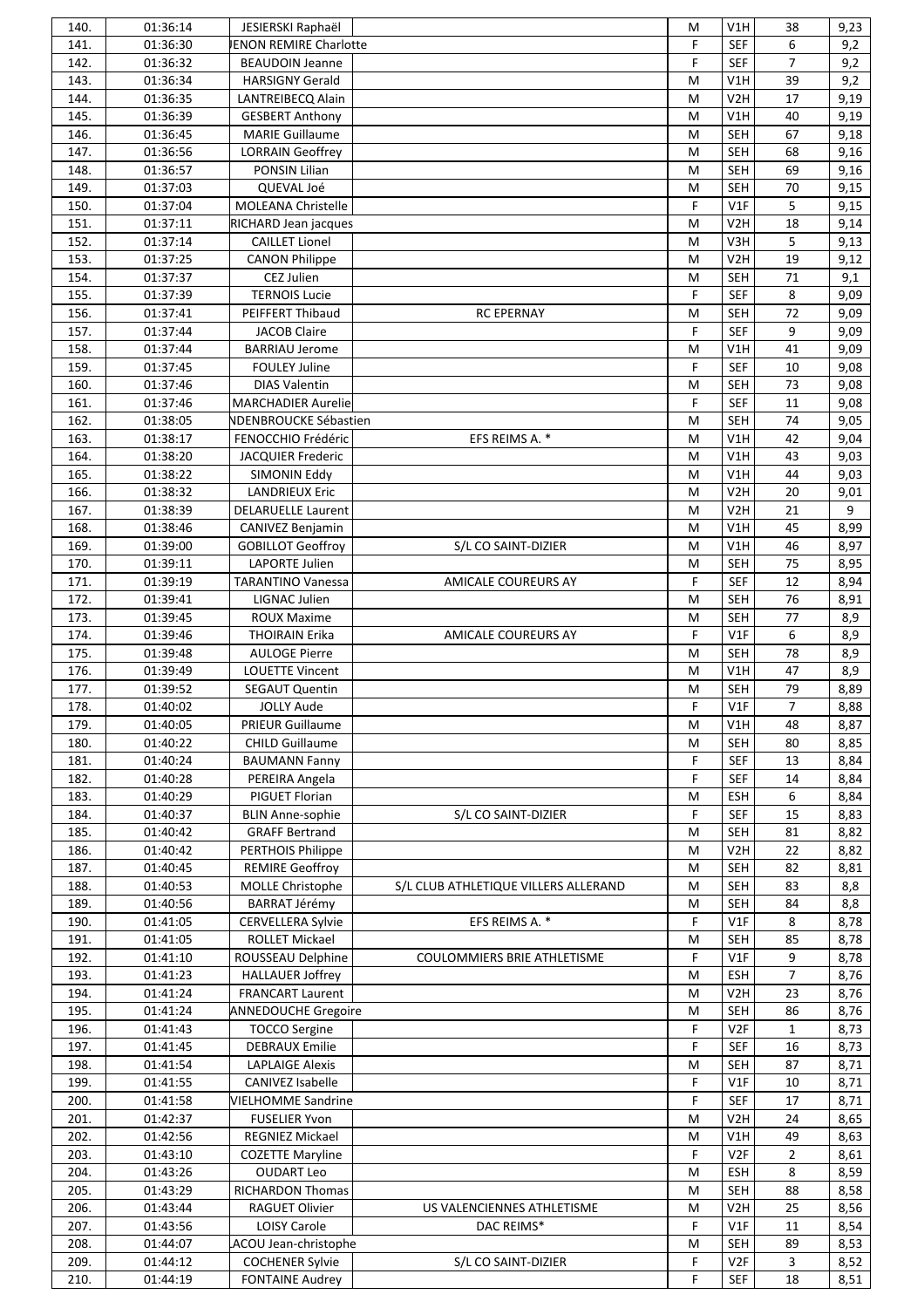| 211.         | 01:44:20             | <b>MAIER Dorothee</b>                     |                                           | F           | <b>SEF</b>       | 19             | 8,51         |
|--------------|----------------------|-------------------------------------------|-------------------------------------------|-------------|------------------|----------------|--------------|
| 212.         | 01:44:21             | JACQUESSON Mélody                         |                                           | F           | <b>SEF</b>       | 20             | 8,51         |
| 213.         | 01:44:24             | <b>GODME Frederic</b>                     |                                           | M           | <b>SEH</b>       | 90             | 8,51         |
| 214.         | 01:44:24             | <b>ROBIN Xavier</b>                       |                                           | M           | V <sub>2</sub> H | 26             | 8,51         |
| 215.         | 01:44:29             |                                           |                                           | F           | <b>SEF</b>       | 21             | 8,5          |
|              |                      | VAN MENGSEL Magali                        |                                           |             |                  |                |              |
| 216.         | 01:44:30             | <b>DUBOIS Julie</b>                       |                                           | F           | <b>SEF</b>       | 22             | 8,5          |
| 217.         | 01:44:31             | <b>LAUDET Julie</b>                       |                                           | F           | <b>SEF</b>       | 23             | 8,5          |
| 218.         | 01:44:35             | <b>TONDELLIER Aurélie</b>                 |                                           | F           | <b>SEF</b>       | 24             | 8,49         |
| 219.         | 01:44:35             | <b>JACQUEMARD Laurent</b>                 | FOOTING LOISIR GUIGNICOURTOIS ET LAONNOIS | M           | V1H              | 50             | 8,49         |
| 220.         | 01:44:38             | JVILLON JOUVIN Virginie                   |                                           | F           | <b>SEF</b>       | 25             | 8,49         |
| 221.         | 01:44:38             | <b>RENARD Anne-laure</b>                  | FOOTING LOISIR GUIGNICOURTOIS ET LAONNOIS | $\mathsf F$ | V1F              | 12             | 8,49         |
| 222.         | 01:44:45             | PORTIER Valérie                           |                                           | F           | V <sub>2F</sub>  | $\overline{4}$ | 8,48         |
| 223.         | 01:44:56             | DLSON-PELLERIN Hélène                     |                                           | F           | V1F              | 13             | 8,46         |
| 224.         | 01:45:00             |                                           | COULOMMIERS BRIE ATHLETISME               | F           | V1F              | 14             |              |
|              |                      | PITSCHON Sophie                           |                                           |             |                  |                | 8,46         |
| 225.         | 01:45:13             | <b>BOUTLEY Matteo</b>                     |                                           | M           | CAH              | $\mathbf{1}$   | 8,44         |
| 226.         | 01:45:21             | <b>MAGNIANT Michaele</b>                  |                                           | F           | V1F              | 15             | 8,43         |
| 227.         | 01:45:28             | LEDOUX Adrien                             |                                           | M           | V2H              | 27             | 8,42         |
| 228.         | 01:45:30             | <b>LAVENUS Lionel</b>                     |                                           | M           | V <sub>2</sub> H | 28             | 8,42         |
| 229.         | 01:45:40             | LELEU David                               | COURIR DANS LE LUMBROIS                   | M           | V1H              | 51             | 8,4          |
| 230.         | 01:45:49             | <b>MENANT Eric</b>                        | VAL D'ORGE ATHLETIC                       | M           | V <sub>2</sub> H | 29             | 8,39         |
| 231.         | 01:45:50             | AUDOUIN-BONINI Maud                       |                                           | F           | <b>SEF</b>       | 26             | 8,39         |
| 232.         | 01:45:51             | <b>BOUSTEILA Frederic</b>                 |                                           | M           | V <sub>2</sub> H | 30             | 8,39         |
| 233.         | 01:45:53             | <b>MICHEL Dimitri</b>                     |                                           | M           | <b>SEH</b>       | 91             | 8,39         |
|              |                      |                                           |                                           |             |                  |                |              |
| 234.         | 01:45:54             | SIMONNOT Alizée                           | COULOMMIERS BRIE ATHLETISME               | F           | <b>SEF</b>       | 27             | 8,39         |
| 235.         | 01:45:55             | <b>BATAILLE Benoit</b>                    |                                           | M           | <b>SEH</b>       | 92             | 8,38         |
| 236.         | 01:45:56             | <b>DEBUQUOY Bertrand</b>                  |                                           | M           | <b>SEH</b>       | 93             | 8,38         |
| 237.         | 01:46:05             | <b>DUCROT Christophe</b>                  |                                           | M           | V1H              | 52             | 8,37         |
| 238.         | 01:46:16             | <b>MARY Yann</b>                          | EFS REIMS A. *                            | M           | V <sub>2</sub> H | 31             | 8,36         |
| 239.         | 01:46:22             | <b>BATTEUX Marlène</b>                    |                                           | F           | V1F              | 16             | 8,35         |
| 240.         | 01:46:25             | <b>COVIAUX Jules</b>                      | DAC REIMS*                                | M           | <b>JUH</b>       | $\overline{2}$ | 8,34         |
| 241.         | 01:46:30             | <b>DELHAYE Cecile</b>                     | S/L UA CHAUNY                             | F           | V1F              | 17             | 8,34         |
| 242.         | 01:46:30             | <b>MOLIN Peggy</b>                        |                                           | F           | V1F              | 18             | 8,34         |
| 243.         | 01:46:42             | CAILLEAUD Clémentine                      |                                           | F           | <b>SEF</b>       | 28             |              |
|              |                      |                                           |                                           |             |                  |                | 8,32         |
| 244.         | 01:46:43             | <b>FREYSSENON Gregory</b>                 |                                           | M           | SEH              | 94             | 8,32         |
| 245.         | 01:46:44             | <b>VAN VLYMEN Yannick</b>                 |                                           | M           | <b>SEH</b>       | 95             | 8,32         |
| 246.         | 01:46:44             | <b>QUERE Benjamin</b>                     |                                           | M           | <b>SEH</b>       | 96             | 8,32         |
| 247.         | 01:46:46             | <b>GRUSON Vincent</b>                     |                                           | M           | V1H              | 53             | 8,32         |
| 248.         | 01:46:46             | <b>CHARPENTIER Flora</b>                  |                                           | F           | <b>SEF</b>       | 29             | 8,32         |
| 249.         | 01:46:49             | <b>GOBALE Sabrina</b>                     |                                           | F           | V1F              | 19             | 8,31         |
| 250.         | 01:47:04             | ROUSSELET Céline                          |                                           | F           | <b>SEF</b>       | 30             | 8,29         |
| 251.         | 01:47:20             | <b>DUMOULIN Cecile</b>                    | S/L OLYMPIQUE CLUB THIERVILLOIS 55        | F           | V1F              | 20             | 8,27         |
| 252.         | 01:47:22             | DE FINANCE Rémy                           |                                           | M           | V <sub>2</sub> H | 32             | 8,27         |
|              |                      |                                           |                                           |             |                  |                |              |
| 253.         | 01:47:23             | <b>THOMAS David</b>                       | S/L OLYMPIQUE CLUB THIERVILLOIS 55        | M           | V1H              | 54             | 8,27         |
| 254.         | 01:47:26             | WIAME Hervé                               |                                           | М           | V1H              | 55             | 8,27         |
| 255.         | 01:47:31             | ROUSSELLE Juliette                        |                                           | F           | SEF              | 31             | 8,26         |
| 256.         | 01:47:34             | <b>GREGOIRE Guenaêlle</b>                 |                                           | F           | SEF              | 32             | 8,26         |
| 257.         | 01:47:35             | <b>FRICH Celine</b>                       |                                           |             |                  |                |              |
| 258.         |                      |                                           |                                           | F           | V1F              | 21             | 8,25         |
| 259.         | 01:47:40             | POLITI Valerie                            |                                           | F           | V <sub>2</sub> F | 5              | 8,25         |
|              | 01:47:40             |                                           |                                           | M           | V1H              | 56             |              |
|              |                      | <b>LEROY Guy</b>                          |                                           |             |                  |                | 8,25         |
| 260.         | 01:47:46             | <b>SCHELFHOUT Claire</b>                  |                                           | F           | <b>SEF</b>       | 33             | 8,24         |
| 261.         | 01:47:53             | ROBIN Sabrina                             |                                           | F           | V1F              | 22             | 8,23         |
| 262.         | 01:47:59             | <b>LAGEAT Dorian</b>                      |                                           | M           | ESH              | 9              | 8,22         |
| 263.         | 01:48:02             | DARDENNES Gemma                           |                                           | F           | <b>SEF</b>       | 34             | 8,22         |
| 264.         | 01:48:04             | <b>OBRIST Maxime</b>                      |                                           | M           | <b>SEH</b>       | 97             | 8,22         |
| 265.         | 01:48:09             | <b>BARTHELEMY Victoria</b>                | AMICALE COUREURS AY                       | F           | <b>SEF</b>       | 35             | 8,21         |
| 266.         | 01:48:16             | <b>FURCHERT Géraldine</b>                 |                                           | F           | V <sub>2F</sub>  | 6              | 8,2          |
| 267.         | 01:48:16             | <b>LANCE Didier</b>                       |                                           | M           | V <sub>2</sub> H | 33             | 8,2          |
| 268.         | 01:48:20             | <b>VAROQUIER Fabrice</b>                  | CLUB CHEMINOTS COURIR CHAMPAGNE-ARDENNE   | М           | V <sub>2</sub> H | 34             | 8,2          |
|              |                      |                                           |                                           |             |                  |                |              |
| 269.         | 01:48:21             | <b>ALBERTELLI Laurent</b>                 |                                           | M           | V2H              | 35             | 8,2          |
| 270.         | 01:48:32             | DAMAGEUX Jeremie                          |                                           | M           | <b>SEH</b>       | 98             | 8,18         |
| 271.         | 01:48:37             | <b>CURFS Jean-marie</b>                   | FRIJEP COR. MARGNY VERDON                 | M           | V <sub>2</sub> H | 36             | 8,18         |
| 272.         | 01:48:38             | PAEZ Cindy                                |                                           | F           | <b>SEF</b>       | 36             | 8,17         |
| 273.         | 01:48:44             | <b>VIBERT Claude</b>                      |                                           | M           | V3H              | 6              | 8,17         |
| 274.         | 01:48:45             | <b>COLSON Arnaud</b>                      |                                           | M           | V1H              | 57             | 8,17         |
| 275.         | 01:48:50             | <b>JACQUET Muriel</b>                     |                                           | F           | V <sub>2F</sub>  | $\overline{7}$ | 8,16         |
| 276.         | 01:49:00             | <b>ANDRIEUX Aurore</b>                    |                                           | F           | <b>SEF</b>       | 37             | 8,15         |
| 277.         | 01:49:01             | ROSSMANN Pamela                           |                                           | F           | <b>SEF</b>       | 38             | 8,15         |
|              |                      | <b>HAEFNER Andrea</b>                     |                                           | F           |                  |                |              |
| 278.         | 01:49:02             |                                           |                                           |             | <b>SEF</b>       | 39             | 8,14         |
| 279.         | 01:49:04             | <b>VELLEINE Mikael</b>                    |                                           | M           | SEH              | 99             | 8,14         |
| 280.<br>281. | 01:49:22<br>01:49:26 | <b>BOREL Aude</b><br><b>CRETE Perrine</b> | DAC REIMS*                                | F<br>F      | V1F<br>SEF       | 23<br>40       | 8,12<br>8,11 |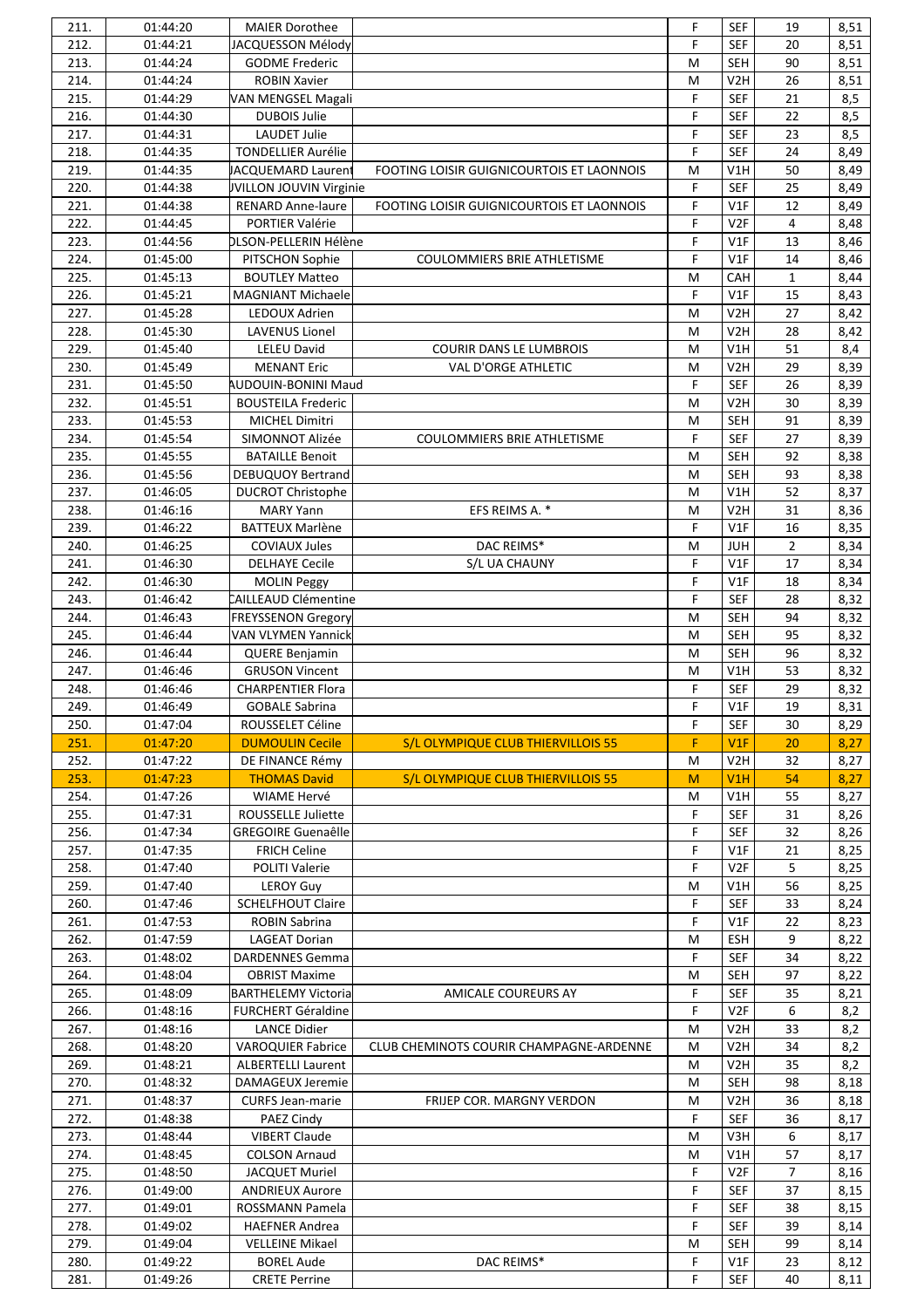| 282. | 01:49:30 | <b>TRELA Solene</b>           |                                | F | V1F              | 24             | 8,11 |
|------|----------|-------------------------------|--------------------------------|---|------------------|----------------|------|
| 283. | 01:49:33 | <b>LELEU Christel</b>         | <b>COURIR DANS LE LUMBROIS</b> | F | V <sub>2F</sub>  | 8              | 8,11 |
| 284. | 01:49:41 | PLOUJOUX Laurent              |                                | M | V3H              | $\overline{7}$ | 8,1  |
| 285. | 01:49:44 | <b>MARTIN-KLEISCH Agnes</b>   |                                | F | V <sub>2F</sub>  | 9              | 8,09 |
| 286. | 01:49:45 | <b>IARTIN-KLEISCH Ludovic</b> |                                | M | V <sub>2</sub> H | 37             | 8,09 |
| 287. | 01:49:46 | <b>GARIN Céline</b>           |                                | F | <b>SEF</b>       | 41             |      |
|      |          |                               |                                |   |                  |                | 8,09 |
| 288. | 01:49:47 | <b>CORNOLLE Ghislaine</b>     | <b>AC CAMBRAI</b>              | F | V <sub>2F</sub>  | 10             | 8,09 |
| 289. | 01:50:01 | <b>THOUVENOT Nicolas</b>      |                                | M | <b>SEH</b>       | 100            | 8,07 |
| 290. | 01:50:14 | <b>PETERS Catherine</b>       |                                | F | V <sub>2F</sub>  | 11             | 8,06 |
| 291. | 01:50:15 | <b>DERAUCROIX Jerome</b>      |                                | M | V1H              | 58             | 8,05 |
| 292. | 01:50:17 | <b>ANC-GENDARME Séverine</b>  |                                | F | V1F              | 25             | 8,05 |
| 293. | 01:50:20 | LAURAIN Jean-claude           |                                | M | V3H              | 8              | 8,05 |
| 294. | 01:50:22 | <b>DONDELINGER Eve</b>        |                                | F | <b>SEF</b>       | 42             | 8,05 |
| 295. | 01:50:32 | STOESSEL Joelle               | DAC REIMS*                     | F | V <sub>2F</sub>  | 12             | 8,03 |
| 296. | 01:50:35 | <b>BOCAHU Lucile</b>          | <b>AMICALE COUREURS AY</b>     | F | <b>SEF</b>       | 43             |      |
|      |          |                               |                                |   |                  |                | 8,03 |
| 297. | 01:50:42 | <b>COLLEVILLE Cécile</b>      |                                | F | <b>SEF</b>       | 44             | 8,02 |
| 298. | 01:50:46 | COUSIN Mickaël                |                                | M | V1H              | 59             | 8,02 |
| 299. | 01:50:50 | <b>BOISSEAU Charline</b>      |                                | F | <b>SEF</b>       | 45             | 8,01 |
| 300. | 01:50:50 | <b>GUDZARAIDZE Zuzana</b>     |                                | F | V1F              | 26             | 8,01 |
| 301. | 01:50:52 | <b>BROUTTET Alice</b>         |                                | F | <b>SEF</b>       | 46             | 8,01 |
| 302. | 01:51:06 | <b>MEA Michael</b>            |                                | M | <b>SEH</b>       | 101            | 7,99 |
| 303. | 01:51:07 | <b>LEICK Amandine</b>         |                                | F | V1F              | 27             | 7,99 |
| 304. | 01:51:08 | <b>NAELS Pauline</b>          |                                | F | <b>SEF</b>       | 47             | 7,99 |
| 305. | 01:51:12 | <b>NAELS Sylvie</b>           |                                | F | V <sub>2F</sub>  | 13             | 7,99 |
| 306. |          |                               |                                | M | V1H              | 60             |      |
|      | 01:51:22 | PIERMAY Stephane              |                                |   |                  |                | 7,97 |
| 307. | 01:51:24 | <b>COCHENER Patrick</b>       |                                | M | V <sub>2</sub> H | 38             | 7,97 |
| 308. | 01:51:39 | <b>GALIBERT Ludovic</b>       |                                | M | <b>SEH</b>       | 102            | 7,95 |
| 309. | 01:51:39 | <b>HYEST Coralie</b>          |                                | F | <b>SEF</b>       | 48             | 7,95 |
| 310. | 01:51:43 | OGER Stéphanie                | S/L UA CHAUNY                  | F | V1F              | 28             | 7,95 |
| 311. | 01:51:45 | <b>HELOIN Jennifer</b>        | <b>RC EPERNAY</b>              | F | <b>SEF</b>       | 49             | 7,95 |
| 312. | 01:51:52 | SALESSE Jean-bernard          |                                | M | <b>SEH</b>       | 103            | 7,94 |
| 313. | 01:51:54 | <b>THEVENON William</b>       |                                | M | V1H              | 61             | 7,94 |
| 314. | 01:51:59 | GéRARD Mickael                |                                | M | <b>SEH</b>       | 104            | 7,93 |
| 315. | 01:52:04 | PECHEUX Olivier               |                                | M | V1H              | 62             | 7,92 |
|      |          | <b>CARRE Florence</b>         |                                | F | V1F              | 29             |      |
| 316. | 01:52:05 |                               |                                |   |                  |                | 7,92 |
| 317. | 01:52:06 | <b>THOMAS Guillaume</b>       |                                | M | <b>SEH</b>       | 105            | 7,92 |
| 318. | 01:52:08 | LEICK Stéphane                |                                | M | V1H              | 63             | 7,92 |
| 319. | 01:52:15 | <b>MAGIS Joy</b>              |                                | F | <b>SEF</b>       | 50             | 7,91 |
| 320. | 01:52:21 | <b>HUBER Hervé</b>            |                                | M | V2H              | 39             | 7,9  |
| 321. | 01:52:25 | <b>RIGAUT Maxime</b>          |                                | M | SEH              | 106            | 7,9  |
| 322. | 01:52:33 | <b>COUTTIN Pascal</b>         |                                | M | V <sub>2</sub> H | 40             | 7,89 |
| 323. | 01:52:35 | <b>LANGLOIS David</b>         |                                | M | V1H              | 64             | 7,89 |
| 324. | 01:52:40 | <b>MAGNAN Catherine</b>       |                                | F | V <sub>2F</sub>  | 14             | 7,88 |
| 325. | 01:52:43 | <b>BERGEOT Christophe</b>     |                                | M | V1H              | 65             | 7,88 |
|      |          |                               |                                |   | V <sub>2</sub> H |                |      |
| 326. | 01:52:53 | UBERTIN Jean-baptist          | S/L CO SAINT-DIZIER            | M |                  | 41             | 7,87 |
| 327. | 01:52:55 | MOUQUET Emilie                |                                | F | <b>SEF</b>       | 51             | 7,86 |
| 328. | 01:53:00 | <b>CHAUVIN Emmanuelle</b>     |                                | F | V1F              | 30             | 7,86 |
| 329. | 01:53:00 | <b>DHOTEL Céline</b>          |                                | F | V1F              | 31             | 7,86 |
| 330. | 01:53:09 | LESUR Hélène                  |                                | F | V1F              | 32             | 7,85 |
| 331. | 01:53:10 | <b>RATTE Sylvie</b>           |                                | F | V1F              | 33             | 7,85 |
| 332. | 01:53:12 | <b>CERIANI Michael</b>        |                                | M | V1H              | 66             | 7,84 |
| 333. | 01:53:15 | <b>BRUNOIS Marion</b>         | US CHEMINOTS NOUVION SUR MEUSE | F | <b>SEF</b>       | 52             | 7,84 |
| 334. | 01:53:15 | <b>BRUNOIS Jacques</b>        | S/L LA MACERIENNE (CHARLEVIL.) | M | V <sub>2</sub> H | 42             | 7,84 |
| 335. | 01:53:18 | TULAKOWSKY Mathieu            |                                | M | <b>SEH</b>       | 107            |      |
|      |          |                               |                                |   |                  |                | 7,84 |
| 336. | 01:53:25 | <b>JACOB Patrick</b>          |                                | M | V2H              | 43             | 7,83 |
| 337. | 01:53:29 | <b>PATE Martin</b>            |                                | M | <b>SEH</b>       | 108            | 7,82 |
| 338. | 01:53:29 | <b>ROLLOT Patrick</b>         |                                | M | V3H              | 9              | 7,82 |
| 339. | 01:53:30 | <b>LEBLANC Didier</b>         |                                | M | V <sub>2</sub> H | 44             | 7,82 |
| 340. | 01:53:36 | <b>DUVAL Angelique</b>        |                                | F | V1F              | 34             | 7,82 |
| 341. | 01:53:37 | <b>DEMERLIER Manon</b>        |                                | F | <b>SEF</b>       | 53             | 7,82 |
| 342. | 01:53:39 | DE BRANDT Alain               |                                | M | V <sub>2</sub> H | 45             | 7,81 |
| 343. | 01:53:40 | <b>MOREAU Marinette</b>       |                                | F | V3F              | $\mathbf{1}$   | 7,81 |
| 344. | 01:53:41 | <b>PERRY Patrick</b>          |                                | M | V <sub>2</sub> H | 46             | 7,81 |
| 345. |          |                               |                                | M |                  | 10             |      |
|      | 01:53:43 | <b>FOLLET Joel</b>            |                                |   | V3H              |                | 7,81 |
| 346. | 01:53:48 | NOEL Jean-luc                 |                                | M | V2H              | 47             | 7,8  |
| 347. | 01:53:50 | <b>LIVERNEAUX Martine</b>     |                                | F | V3F              | $\overline{2}$ | 7,8  |
| 348. | 01:53:56 | <b>GUILLOCHAIN Sophie</b>     | <b>RC EPERNAY</b>              | F | V1F              | 35             | 7,79 |
| 349. | 01:54:01 | <b>FARIGOUL Davy</b>          |                                | M | V1H              | 67             | 7,79 |
| 350. | 01:54:06 | <b>FABRE Anne-karin</b>       |                                | F | V1F              | 36             | 7,78 |
| 351. | 01:54:07 | <b>MOROIS Aurelie</b>         |                                | F | V1F              | 37             | 7,78 |
| 352. | 01:54:07 | POUS Fany                     |                                | F | <b>SEF</b>       | 54             | 7,78 |
|      |          |                               |                                |   |                  |                |      |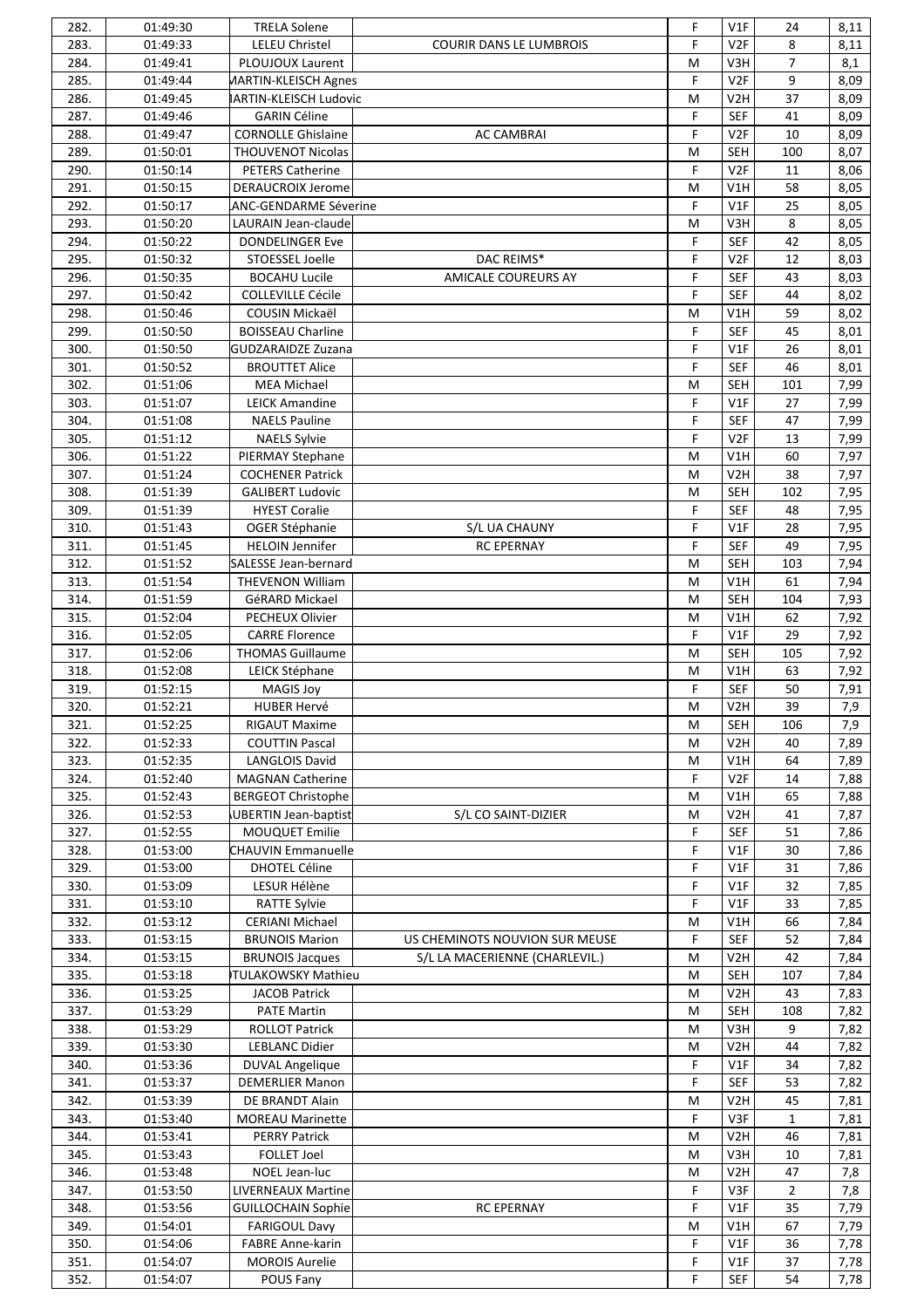| 353. | 01:54:08 | <b>FABRE Lionel</b>           |                               | M | V1H              | 68             | 7,78 |
|------|----------|-------------------------------|-------------------------------|---|------------------|----------------|------|
| 354. | 01:54:13 | <b>GEORGES Gisele</b>         | VAL D'ORGE ATHLETIC           | F | V <sub>2F</sub>  | 15             | 7,77 |
| 355. | 01:54:23 | <b>CORDIER Francine</b>       |                               | F | V <sub>2F</sub>  | 16             | 7,76 |
| 356. | 01:54:27 | <b>LEGRAND Julien</b>         |                               | M | <b>SEH</b>       | 109            | 7,76 |
| 357. | 01:54:30 | <b>GUILLOT Chany</b>          |                               | F | <b>SEF</b>       | 55             | 7,76 |
|      |          |                               |                               | F |                  |                |      |
| 358. | 01:54:38 | <b>LIGERON Sophie</b>         |                               |   | V1F              | 38             | 7,75 |
| 359. | 01:54:38 | <b>HENRION Margaux</b>        |                               | F | <b>SEF</b>       | 56             | 7,75 |
| 360. | 01:54:53 | <b>CHARCZIJ Carole</b>        |                               | F | V1F              | 39             | 7,73 |
| 361. | 01:54:57 | <b>GACE Matthieu</b>          |                               | M | <b>SEH</b>       | 110            | 7,73 |
| 362. | 01:54:57 | <b>GUILLOT Dominique</b>      |                               | M | V <sub>2</sub> H | 48             | 7,73 |
| 363. | 01:54:58 | <b>LEROY Laure</b>            |                               | F | <b>SEF</b>       | 57             | 7,72 |
| 364. | 01:55:39 | <b>LUGNIER Damien</b>         |                               | M | V1H              | 69             | 7,68 |
| 365. | 01:55:45 | <b>LHOSTE Kevin</b>           |                               | M | <b>SEH</b>       | 111            | 7,67 |
|      |          |                               |                               | F |                  |                |      |
| 366. | 01:55:48 | THIBAUX Irène                 | AMICALE COUREURS AY           |   | V1F              | 40             | 7,67 |
| 367. | 01:55:50 | LEDUC Amélie                  | <b>FC LAON</b>                | F | V1F              | 41             | 7,67 |
| 368. | 01:56:15 | <b>BRUNELLA Antoine</b>       |                               | M | <b>SEH</b>       | 112            | 7,64 |
| 369. | 01:56:19 | POUGEOISE Camille             |                               | F | <b>SEF</b>       | 58             | 7,63 |
| 370. | 01:56:53 | <b>BOREL Fabien</b>           |                               | M | <b>SEH</b>       | 113            | 7,6  |
| 371. | 01:57:04 | <b>GOUTORBE Céline</b>        | AMICALE COUREURS AY           | F | V1F              | 42             | 7,59 |
| 372. | 01:57:08 | <b>MACAIRE Valerie</b>        |                               | F | V <sub>2F</sub>  | 17             | 7,58 |
| 373. | 01:57:21 | OBIGAND Jerome                |                               | M | V1H              | 70             | 7,57 |
| 374. | 01:57:25 | <b>GARCHER Barbara</b>        |                               | F | V1F              | 43             | 7,56 |
|      |          |                               |                               |   |                  |                |      |
| 375. | 01:57:42 | <b>COUSIN Laurence</b>        | <b>FC LAON</b>                | F | V <sub>2F</sub>  | 18             | 7,54 |
| 376. | 01:57:49 | <b>DRUAIS Gilles</b>          |                               | M | V4H              | $\overline{2}$ | 7,54 |
| 377. | 01:57:53 | <b>ANGILLIS Sophie</b>        |                               | F | V1F              | 44             | 7,53 |
| 378. | 01:57:53 | MOLITOR Chloé                 | USA CHAPELLE ST LUC           | F | <b>SEF</b>       | 59             | 7,53 |
| 379. | 01:57:56 | <b>BERSAUTER Thierry</b>      |                               | M | V2H              | 49             | 7,53 |
| 380. | 01:57:58 | <b>MARTY Audrey</b>           |                               | F | <b>SEF</b>       | 60             | 7,53 |
| 381. | 01:58:06 | PIERROT Joffrey               | LES FONDUS SEZANNAIS          | M | <b>SEH</b>       | 114            | 7,52 |
| 382. | 01:58:33 | <b>JANY Céline</b>            |                               | F | V <sub>2F</sub>  | 19             | 7,49 |
| 383. | 01:59:02 | <b>GIUSTETTI Amelie</b>       | US VALENCIENNES ATHLETISME    | F | V1F              | 45             | 7,46 |
|      |          |                               |                               |   |                  |                |      |
| 384. | 01:59:17 | <b>BERAUT Julien</b>          |                               | M | V1H              | 71             | 7,44 |
| 385. | 01:59:19 | <b>AGHZAF Khalid</b>          |                               | M | <b>SEH</b>       | 115            | 7,44 |
| 386. | 01:59:20 | <b>BAKALEC Yann</b>           |                               | M | V1H              | 72             | 7,44 |
| 387. | 01:59:21 | TANISLAS Marie-noelle         |                               | F | V1F              | 46             | 7,44 |
| 388. | 01:59:26 | <b>ROYER Corentin</b>         |                               | M | <b>SEH</b>       | 116            | 7,44 |
| 389. | 01:59:35 | <b>OUDART Marine</b>          |                               | F | <b>SEF</b>       | 61             | 7,43 |
| 390. | 01:59:37 | <b>CHAMBARD Solene</b>        |                               | F | <b>SEF</b>       | 62             | 7,42 |
| 391. | 01:59:38 | SIVRET Jean claude            |                               | M | V2H              | 50             | 7,42 |
| 392. | 01:59:39 | SIVRET Sarah                  |                               | F | ESF              | $\mathbf{1}$   | 7,42 |
| 393. | 01:59:47 | <b>LEMERCIER Sandra</b>       | <b>ASPTT AUXERRE</b>          | F | V1F              | 47             | 7,41 |
|      |          |                               |                               |   |                  |                |      |
| 394. | 01:59:48 | <b>CAMUS Fabrice</b>          |                               | M | V1H              | 73             | 7,41 |
| 395. | 01:59:50 | <b>ARLOT Christophe</b>       |                               | M | <b>SEH</b>       | 117            | 7,41 |
| 396. | 01:59:51 | PHILIPPE Fabrice              |                               | M | V <sub>2</sub> H | 51             | 7,41 |
| 397. | 02:00:06 | <b>TONNELET Jacques</b>       |                               | M | V4H              | 3              | 7,39 |
| 398. | 02:00:13 | <b>MERON Thomas</b>           |                               | M | <b>SEH</b>       | 118            | 7,39 |
| 399. | 02:00:15 | <b>VERGER Gilles</b>          |                               | M | V1H              | 74             | 7,38 |
| 400. | 02:00:18 | <b>LEFEVRE Karine</b>         |                               | F | V1F              | 48             | 7,38 |
| 401. | 02:00:20 | <b>GALIBERT Pierre</b>        | DAC REIMS*                    | M | V3H              | 11             | 7,38 |
| 402. | 02:00:28 | <b>DEMARTA Fabienne</b>       |                               | F | V <sub>2F</sub>  | 20             | 7,37 |
| 403. | 02:00:32 |                               |                               | F | V <sub>2F</sub>  | 21             |      |
|      |          | <b>BOULHAUT Mireille</b>      |                               |   |                  |                | 7,37 |
| 404. | 02:00:37 | PELLETIER Magali              |                               | F | V2F              | 22             | 7,36 |
| 405. | 02:00:39 | <b>RICHARD Karine</b>         | <b>AC CAMBRAI</b>             | F | V <sub>2F</sub>  | 23             | 7,36 |
| 406. | 02:00:45 | <b>NOURRY Catherine</b>       |                               | F | V1F              | 49             | 7,35 |
| 407. | 02:00:46 | <b>CHALVON Nellie</b>         |                               | F | <b>SEF</b>       | 63             | 7,35 |
| 408. | 02:00:47 | <b>GONZALEZ Laurence</b>      |                               | F | V <sub>2F</sub>  | 24             | 7,35 |
| 409. | 02:00:56 | <b>NOEL Aline</b>             |                               | F | V1F              | 50             | 7,34 |
| 410. | 02:01:15 | <b>COSNEFROY Brigitte</b>     | DAC REIMS*                    | F | V <sub>2F</sub>  | 25             | 7,32 |
| 411. | 02:01:16 | <b>PASTRES Sandrine</b>       |                               | F | VIF              | 51             | 7,32 |
| 412. | 02:01:16 | <b>MORET Nathalie</b>         |                               | F | VIF              | 52             | 7,32 |
| 413. | 02:01:31 |                               |                               | M | V3H              | 12             |      |
|      |          | <b>GENTET Roger</b>           |                               |   |                  |                | 7,31 |
| 414. | 02:01:40 | CHIRON Frédérique             |                               | F | <b>SEF</b>       | 64             | 7,3  |
| 415. | 02:01:45 | CHATEAU Natacha               |                               | F | V1F              | 53             | 7,29 |
| 416. | 02:01:47 | <b>FERNANDEZ Ramiro</b>       |                               | F | V <sub>2F</sub>  | 26             | 7,29 |
| 417. | 02:01:57 | <b>TREFIER Pascal</b>         |                               | M | V3H              | 13             | 7,28 |
| 418. | 02:01:58 | ROUYER Cédric                 |                               | M | V1H              | 75             | 7,28 |
| 419. | 02:01:59 | <b>CREVE STANCZYK Ame</b>     | US BIACHE-SAINT-VAAST         | F | <b>SEF</b>       | 65             | 7,28 |
| 420. | 02:02:26 | <b>GARDILLE Daniele</b>       | S/L AC FOULEES AQUATINCIENNES | F | V3F              | 3              | 7,25 |
| 421. | 02:02:53 | TANGUY Jean luc               |                               | M | V3H              | 14             | 7,23 |
| 422. | 02:03:01 | <b>JTEURTRE GARNIER Julie</b> |                               | F | <b>SEF</b>       | 66             | 7,22 |
| 423. | 02:03:01 | <b>DEGODET Blandine</b>       |                               | F | SEF              | 67             | 7,22 |
|      |          |                               |                               |   |                  |                |      |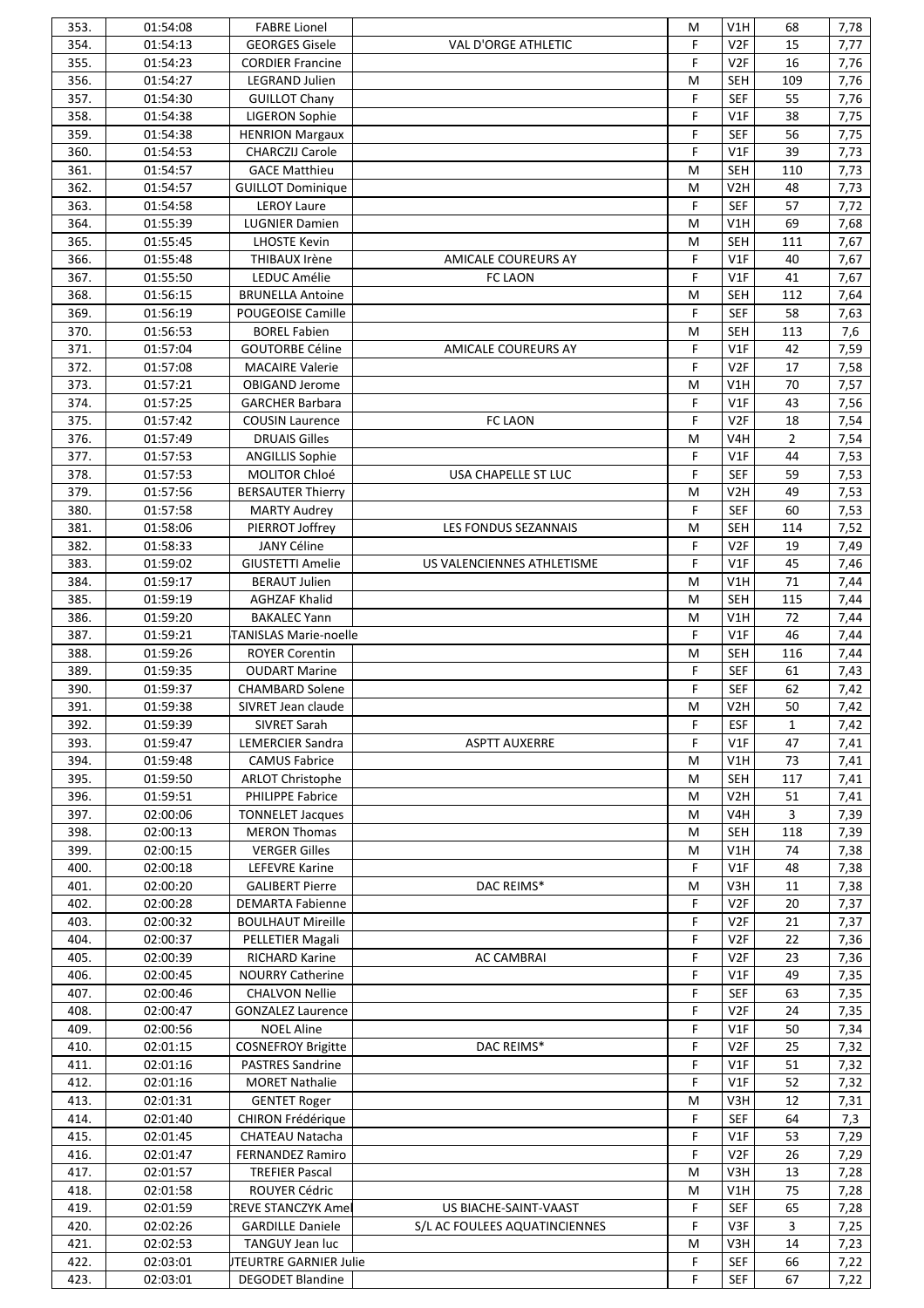| 424. | 02:03:02 | <b>GEHIN CHIREIX Sandra</b> |                                           | F | V1F              | 54             | 7,22           |
|------|----------|-----------------------------|-------------------------------------------|---|------------------|----------------|----------------|
| 425. | 02:03:08 | <b>DIANCOURT Delphine</b>   |                                           | F | <b>SEF</b>       | 68             | 7,21           |
| 426. | 02:03:09 | <b>DESPIERRES Audiane</b>   |                                           | F | <b>SEF</b>       | 69             | 7,21           |
| 427. | 02:03:11 | <b>GALAMBOS Piroska</b>     |                                           | F | <b>SEF</b>       | 70             | 7,21           |
| 428. | 02:03:12 | <b>ACQUEMARD Delphin</b>    |                                           | F | V1F              | 55             | 7,21           |
|      |          |                             | FOOTING LOISIR GUIGNICOURTOIS ET LAONNOIS |   |                  |                |                |
| 429. | 02:03:14 | ZADA Lucie                  |                                           | F | <b>SEF</b>       | 71             | 7,21           |
| 430. | 02:03:17 | FORTHOFFER David            |                                           | M | V1H              | 76             | 7,2            |
| 431. | 02:03:21 | JACQUART Emilie             | <b>AMICALE COUREURS AY</b>                | F | <b>SEF</b>       | 72             | 7,2            |
| 432. | 02:03:23 | <b>BANDOCK Charlotte</b>    |                                           | F | <b>SEF</b>       | 73             | 7,2            |
| 433. | 02:03:44 | DIBOUSSI-OUPA Irène         |                                           | F | V1F              | 56             | 7,18           |
| 434. | 02:04:25 | <b>GARDA Patricia</b>       |                                           | F | V1F              | 57             | 7,14           |
| 435. | 02:04:27 | <b>OYANCE Adeline</b>       |                                           | F | <b>SEF</b>       | 74             | 7,14           |
| 436. | 02:04:36 | <b>BATY Hélène</b>          |                                           | F | <b>ESF</b>       | $\overline{2}$ | 7,13           |
|      |          |                             |                                           |   |                  |                |                |
| 437. | 02:05:27 | <b>CHATEAU Didier</b>       |                                           | M | V <sub>2</sub> H | 52             | 7,08           |
| 438. | 02:05:53 | LEVILLAIN Adeline           |                                           | F | <b>SEF</b>       | 75             | 7,05           |
| 439. | 02:05:58 | LEVILLAIN Rémi              |                                           | M | <b>SEH</b>       | 119            | 7,05           |
| 440. | 02:06:02 | <b>CARDOSO Thierry</b>      |                                           | M | V1H              | 77             | 7,05           |
| 441. | 02:06:04 | <b>COLLOT Florence</b>      |                                           | F | V1F              | 58             | 7,04           |
| 442. | 02:06:05 | CHOPART Luc-alain           |                                           | M | V3H              | 15             | 7,04           |
| 443. | 02:06:07 | <b>BOIS Vanessa</b>         | <b>AMICALE COUREURS AY</b>                | F | V1F              | 59             | 7,04           |
|      | 02:06:17 |                             |                                           |   |                  |                |                |
| 444. |          | TA THORAVAL Marie-claire    |                                           | F | V <sub>2F</sub>  | 27             | 7,03           |
| 445. | 02:06:17 | <b>THORAVAL Daniel</b>      |                                           | M | V3H              | 16             | 7,03           |
| 446. | 02:06:17 | <b>AUBRY Emilie</b>         |                                           | F | <b>SEF</b>       | 76             | 7,03           |
| 447. | 02:06:20 | <b>CONVENANT Manon</b>      |                                           | F | <b>SEF</b>       | 77             | 7,03           |
| 448. | 02:06:36 | <b>THOMAS Christine</b>     |                                           | F | V <sub>2F</sub>  | 28             | 7,01           |
| 449. | 02:06:37 | <b>COUVENT Virginie</b>     |                                           | F | V1F              | 60             | 7,01           |
| 450. | 02:06:49 | <b>DUTEURTRE Aurelia</b>    |                                           | F | V1F              | 61             | 7              |
| 451. | 02:06:49 | <b>NEBOUT Caroline</b>      |                                           | F | V1F              | 62             | $\overline{7}$ |
|      |          |                             |                                           |   |                  |                |                |
| 452. | 02:06:55 | NOIZIER Pamela              | S/L CRAC SOISSONS                         | F | <b>SEF</b>       | 78             | $\overline{7}$ |
| 453. | 02:07:10 | LELIEVRE Ophélie            | <b>COURIR DANS LE LUMBROIS</b>            | F | V1F              | 63             | 6,98           |
| 454. | 02:07:14 | <b>EVRARD Laetitia</b>      | COURIR DANS LE LUMBROIS                   | F | V1F              | 64             | 6,98           |
| 455. | 02:07:34 | <b>EVRARD Dominique</b>     |                                           | M | V1H              | 78             | 6,96           |
| 456. | 02:08:04 | <b>COTTIN Laure</b>         |                                           | F | <b>SEF</b>       | 79             | 6,93           |
| 457. | 02:08:08 | <b>HUBERT Jimmy</b>         |                                           | M | V1H              | 79             | 6,93           |
| 458. | 02:08:30 | <b>WILLOT Maya</b>          |                                           | F | <b>JUF</b>       | $\mathbf{1}$   | 6,91           |
| 459. | 02:08:44 | <b>MALTAVERNE Yves</b>      |                                           | M | V3H              | 17             | 6,9            |
|      |          |                             |                                           |   |                  |                |                |
| 460. | 02:09:27 | <b>LECLERCQ Stephanie</b>   | <b>COURIR DANS LE LUMBROIS</b>            | F | V1F              | 65             | 6,86           |
| 461. | 02:09:48 | <b>OBIGAND Laurence</b>     |                                           | F | V1F              | 66             | 6,84           |
| 462. | 02:10:02 | <b>DUMONT Jean louis</b>    |                                           | M | V3H              | 18             | 6,83           |
| 463. | 02:10:21 | DEGONVILLE Dany             | S/L UA CHAUNY                             | F | V3F              | 4              | 6,81           |
| 464. | 02:10:26 | <b>MALHOMME Virginie</b>    |                                           | F | V1F              | 67             | 6,81           |
| 465. | 02:10:36 | <b>HUMBERT Jean pierre</b>  |                                           | M | V <sub>2</sub> H | 53             | 6,8            |
| 466. | 02:10:47 | <b>SOMBRET Carine</b>       | <b>RC EPERNAY</b>                         | F | V1F              | 68             | 6,79           |
| 467. | 02:10:50 | <b>GALATEAU Julie</b>       |                                           | F | <b>SEF</b>       | 80             | 6,79           |
| 468. | 02:10:57 |                             |                                           | F | V1F              | 69             |                |
|      |          | <b>DUCROT Peggy</b>         |                                           |   |                  |                | 6,78           |
| 469. | 02:11:11 | <b>COLMONT Alexandra</b>    |                                           | F | <b>SEF</b>       | 81             | 6,77           |
| 470. | 02:11:15 | LETUPE Marie-josé           | ASPTT CHALONS-EN-CHAMPAGNE                | F | <b>SEF</b>       | 82             | 6,77           |
| 471. | 02:11:16 | <b>KONSTANTY Emilie</b>     |                                           | F | <b>SEF</b>       | 83             | 6,76           |
| 472. | 02:11:32 | <b>REMY Roselyne</b>        |                                           | F | <b>SEF</b>       | 84             | 6,75           |
| 473. | 02:11:32 | LAGACHE Dominique           |                                           | M | V3H              | 19             | 6,75           |
| 474. | 02:11:46 | MORIEUX Aurélie             |                                           | F | <b>SEF</b>       | 85             | 6,74           |
| 475. | 02:11:46 | <b>MARIETTE Estelle</b>     |                                           | F | <b>SEF</b>       | 86             | 6,74           |
| 476. | 02:12:33 | <b>MALLET Vanille</b>       |                                           | F | <b>ESF</b>       | 3              | 6,7            |
|      |          |                             |                                           |   |                  |                |                |
| 477. | 02:12:44 | OITO Solange                |                                           | F | <b>SEF</b>       | 87             | 6,69           |
| 478. | 02:12:47 | <b>CHARLOT Anais</b>        |                                           | F | <b>SEF</b>       | 88             | 6,69           |
| 479. | 02:12:49 | DECIMO Cynthia              |                                           | F | <b>SEF</b>       | 89             | 6,69           |
| 480. | 02:13:01 | <b>HOUB Floriane</b>        |                                           | F | <b>SEF</b>       | 90             | 6,68           |
| 481. | 02:13:06 | <b>MAGNY Veronique</b>      |                                           | F | V <sub>2F</sub>  | 29             | 6,67           |
| 482. | 02:13:07 | MOHAMED Sylvie              | ATHLETIC BELAIR CLUB                      | F | V <sub>2F</sub>  | 30             | 6,67           |
| 483. | 02:13:19 | <b>DUCROT Florine</b>       |                                           | F | <b>ESF</b>       | 4              | 6,66           |
| 484. | 02:13:29 | <b>BARBOSA Sandra</b>       |                                           | F | <b>SEF</b>       | 91             | 6,65           |
|      |          |                             |                                           |   |                  |                |                |
| 485. | 02:13:57 | <b>CARRAZ Nadia</b>         |                                           | F | V2F              | 31             | 6,63           |
| 486. | 02:14:00 | <b>ARNOULT Gwendoline</b>   |                                           | F | <b>SEF</b>       | 92             | 6,63           |
| 487. | 02:14:12 | <b>ERAM Shamin</b>          |                                           | F | <b>SEF</b>       | 93             | 6,62           |
| 488. | 02:14:49 | <b>MORIEUX Marie</b>        |                                           | F | <b>SEF</b>       | 94             | 6,59           |
| 489. | 02:15:03 | <b>CARAMEAUX Cedric</b>     |                                           | M | <b>SEH</b>       | 120            | 6,58           |
| 490. | 02:15:21 | <b>FOURNIER Danielle</b>    | COURIR DANS LE LUMBROIS                   | F | V3F              | 5              | 6,56           |
| 491. | 02:15:44 | <b>DELATTRE Anne-sophie</b> | <b>COURIR DANS LE LUMBROIS</b>            | F | V1F              | 70             | 6,54           |
| 492. | 02:16:09 | RISSELIN Isabelle           |                                           | F | V <sub>2F</sub>  | 32             | 6,52           |
| 493. | 02:16:11 | <b>HALBIN Patricia</b>      |                                           | F | V <sub>2F</sub>  | 33             | 6,52           |
|      |          |                             |                                           |   |                  |                |                |
| 494. | 02:16:17 | <b>GENS Laetitia</b>        |                                           | F | V1F              | 71             | 6,52           |